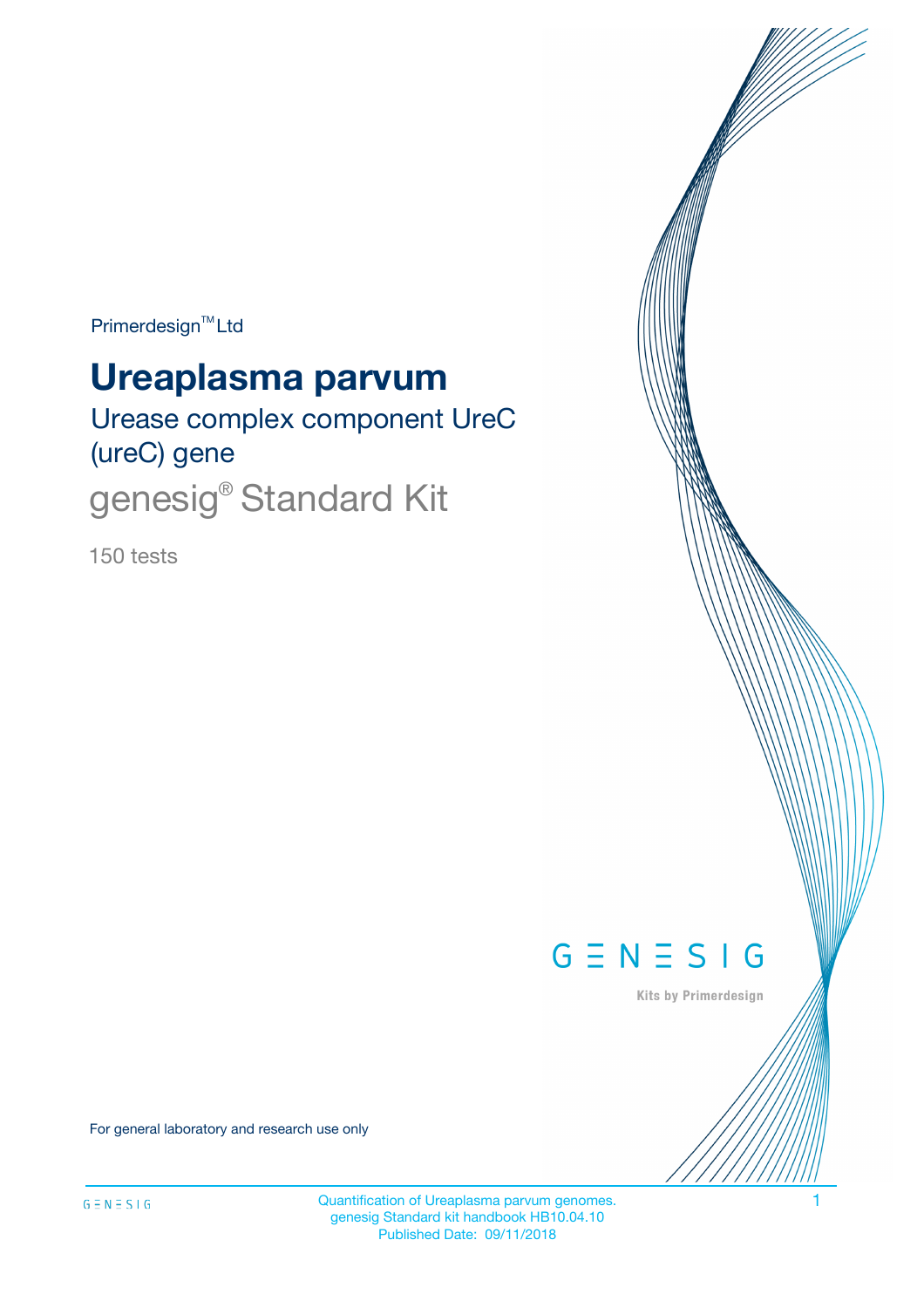## Introduction to Ureaplasma parvum

Ureaplasma parvum (formerly known as Ureaplasma urealyticum biovar 1) is a Ureaplasma which are among the most common bacteria isolated from the human urogenital tract.

Ureaplasmas can produce asymptomatic infections or disease characterized by an exaggerated inflammatory response.

Ureaplasma parvum has a circular chromosome consisting of 751,719 base pairs. The GC content is 25% which is relatively low compared to other species.

The species prefers to grow in acidic pH between 6.0-6.5. It colonizes the human urinary and genital tracts causing a variety of diseases that are discussed below.

Mutations within the 23Sr RNA and ribosomal proteins L4 and L22 have caused macrolide resistance within Ureaplasma parvum. This has allowed it to survive in environments normally hostile to other microbes such as the acidic urinary-genital tract and enabled it to be resistant to antimicrobial drugs.

Ureaplasma parvum has been categorized as a mucosal parasite living within the genitourinary tracts. It is a mycoplasma and pathogenic ureolytic mollicute which can cause male urethritis, supperative arthritis, adverse pregnancy outcomes, chorioamnionitis, surgical wound infections, neonatal meningitis, pelvic inflammatory diseases, pyelonephritis, and neonatal disease.

Ureaplasma parvum can cause infertility via placental inflammation and infection of the amniotic sac during early pregnancies. Infection of the lower lung can cause chronic lung disease in premature babies and/or bronco-pulmonary dysplasia. Lower respiratory infection can also cause infants with low birth weights leading to congenital pneumonia, meningitis, and even death.

Treatment is via a prolonged dose of antibiotic such as Doxycycline.

Nucleic Acid Testing targeting the ureC gene is a reliable method of detecting U.parvum as this is a consistent stable gene in an otherwise mutable pathogen.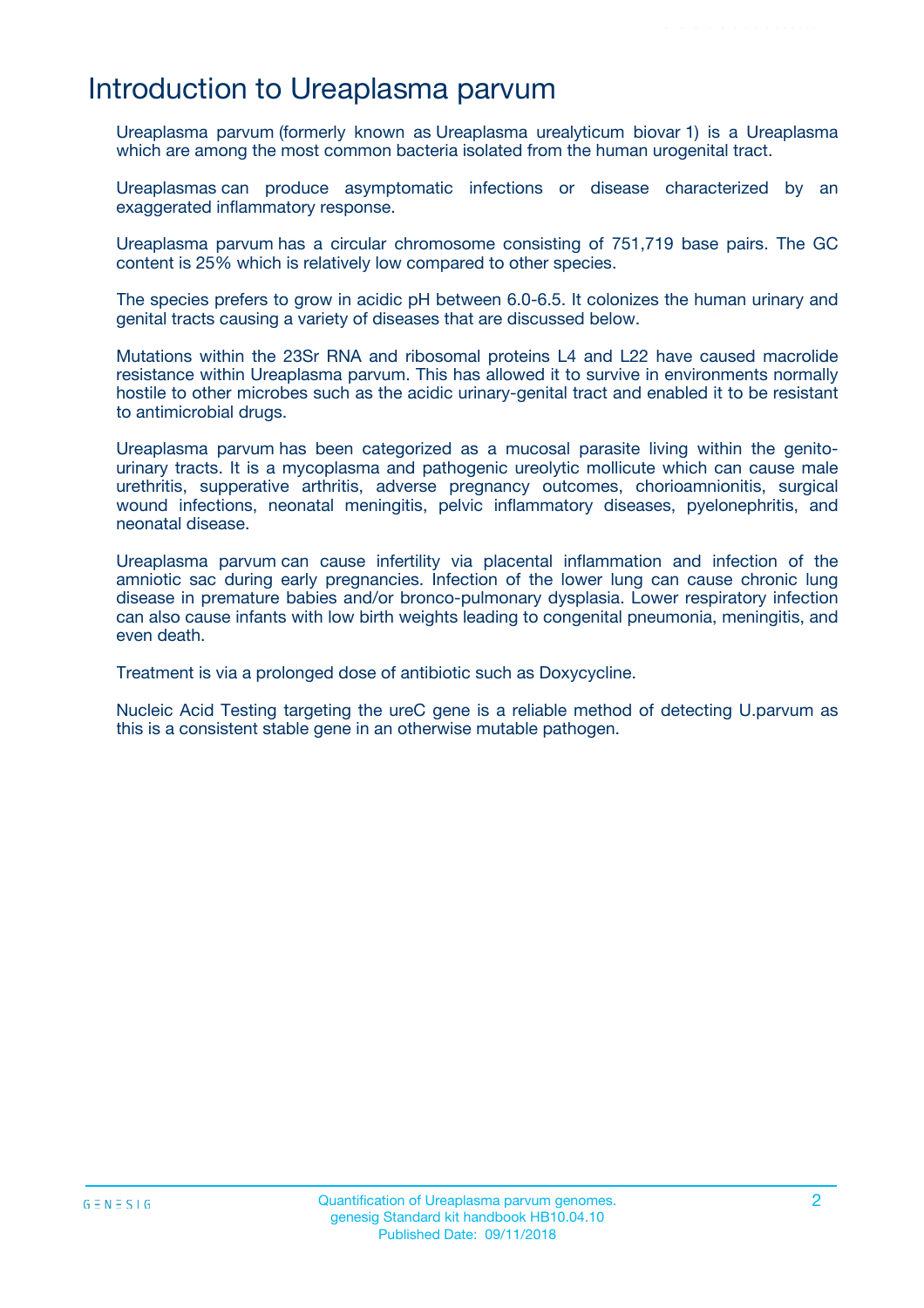

The Primerdesign genesig Kit for Ureaplasma parvum (U.parvum) genomes is designed for the in vitro quantification of U.parvum genomes. The kit is designed to have a broad detection profile. Specifically, the primers represent 100% homology with over 95% of the NCBI database reference sequences available at the time of design.

The dynamics of genetic variation means that new sequence information may become available after the initial design. Primerdesign periodically reviews the detection profiles of our kits and when required releases new versions.

If you require further information, or have a specific question about the detection profile of this kit then please send an e.mail to enquiry@primerdesign.co.uk and our bioinformatics team will answer your question.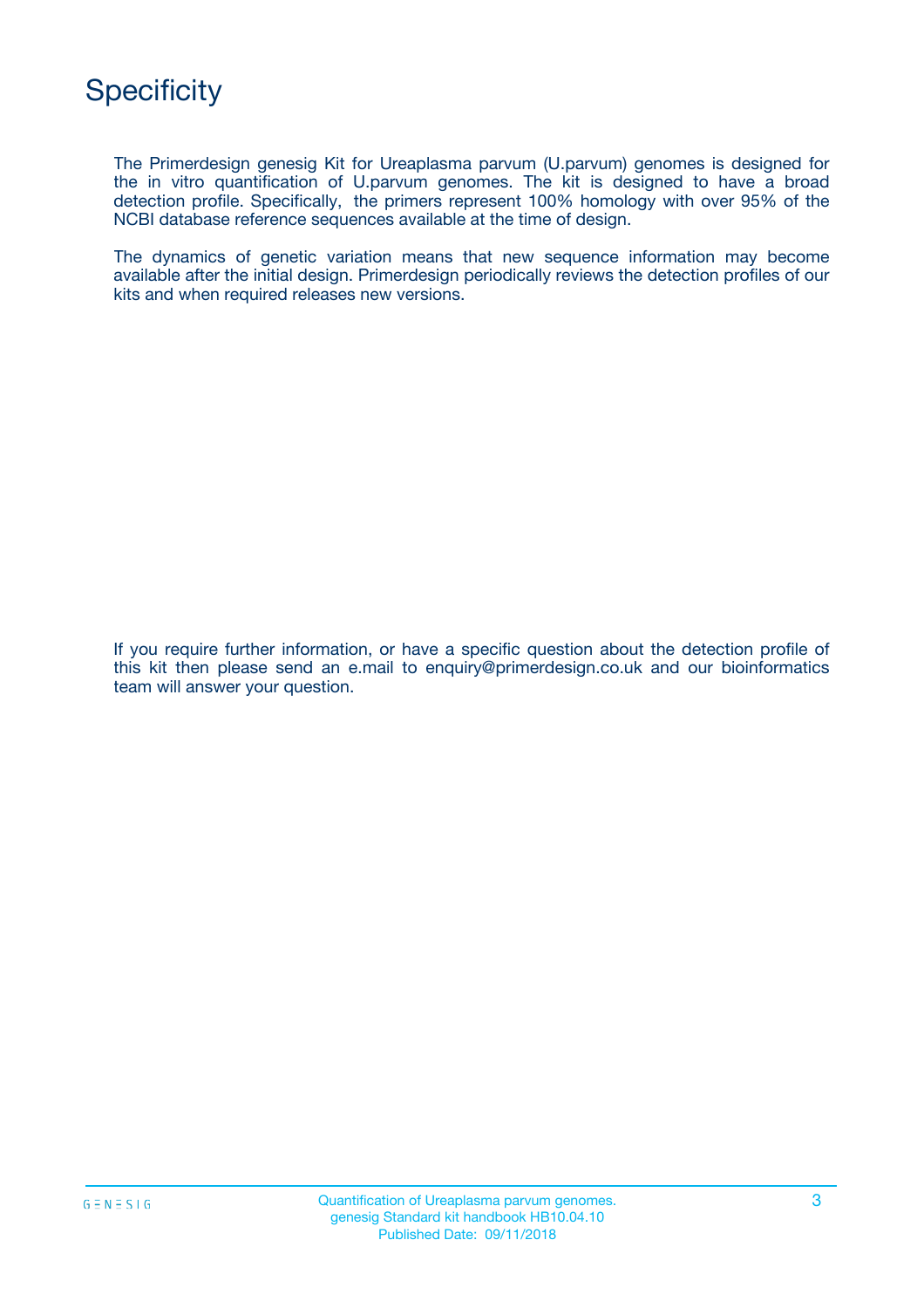# Kit contents

- **U.parvum specific primer/probe mix (150 reactions BROWN)** FAM labelled
- **U.parvum positive control template (for Standard curve RED)**
- **RNase/DNase free water (WHITE)** for resuspension of primer/probe mixes
- **Template preparation buffer (YELLOW)** for resuspension of positive control template and standard curve preparation

# Reagents and equipment to be supplied by the user

### **Real-time PCR Instrument**

#### **Extraction kit**

This kit is recommended for use with genesig Easy DNA/RNA extraction kit. However, it is designed to work well with all processes that yield high quality RNA and DNA with minimal PCR inhibitors.

#### **oasig**TM **lyophilised or Precision**®**PLUS 2X qPCR Master Mix**

This kit is intended for use with oasig or PrecisionPLUS2X qPCR Master Mix.

**Pipettors and Tips**

**Vortex and centrifuge**

**Thin walled 1.5 ml PCR reaction tubes**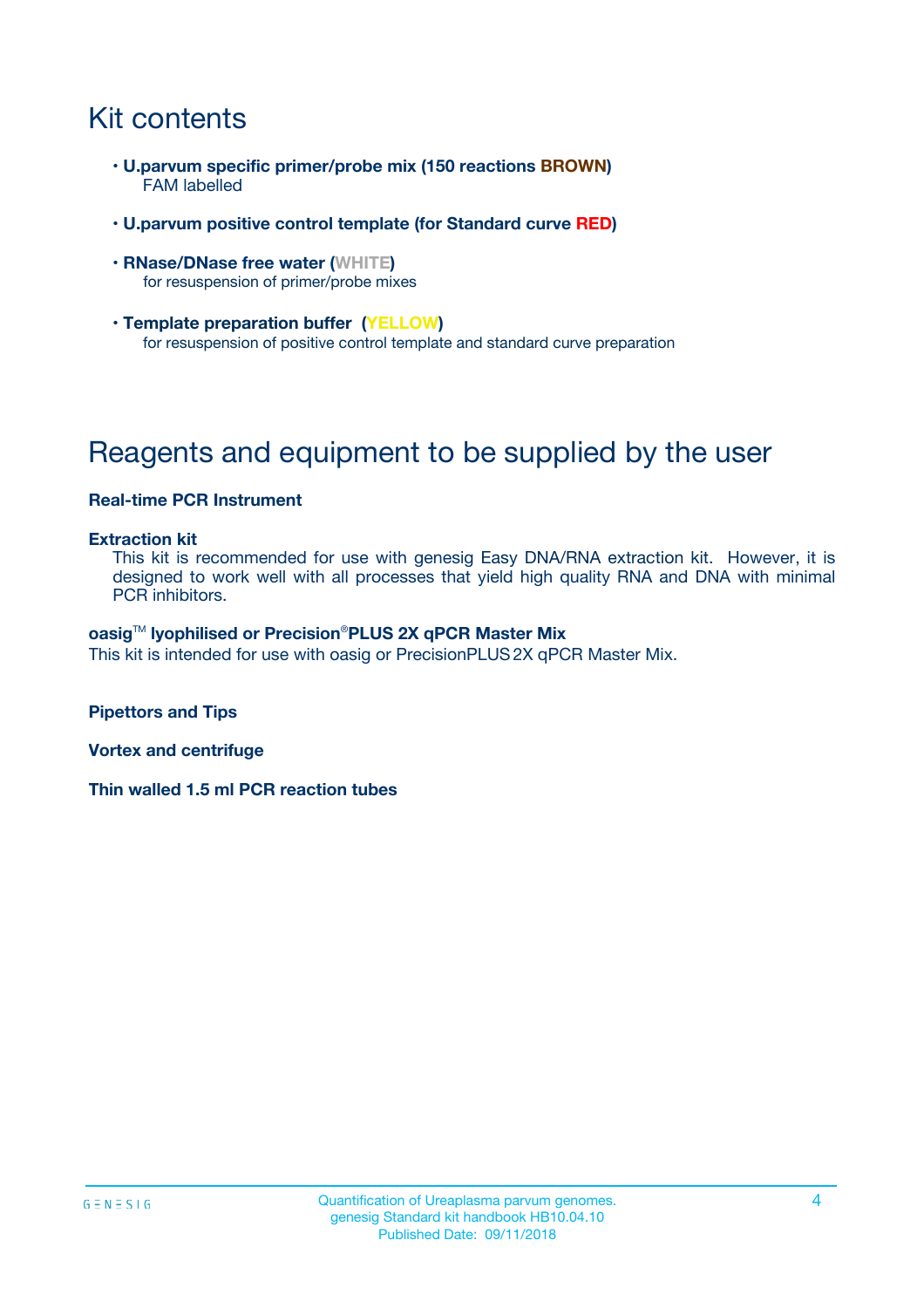### Kit storage and stability

This kit is stable at room temperature but should be stored at -20ºC on arrival. Once the lyophilised components have been resuspended they should not be exposed to temperatures above -20°C for longer than 30 minutes at a time and unnecessary repeated freeze/thawing should be avoided. The kit is stable for six months from the date of resuspension under these circumstances.

If a standard curve dilution series is prepared this can be stored frozen for an extended period. If you see any degradation in this serial dilution a fresh standard curve can be prepared from the positive control.

Primerdesign does not recommend using the kit after the expiry date stated on the pack.

### Suitable sample material

All kinds of sample material suited for PCR amplification can be used. Please ensure the samples are suitable in terms of purity, concentration, and DNA integrity. Always run at least one negative control with the samples. To prepare a negative-control, replace the template DNA sample with RNase/DNase free water.

### Dynamic range of test

Under optimal PCR conditions genesig U.parvum detection kits have very high priming efficiencies of >95% and can detect less than 100 copies of target template.

### Notices and disclaimers

This product is developed, designed and sold for research purposes only. It is not intended for human diagnostic or drug purposes or to be administered to humans unless clearly expressed for that purpose by the Food and Drug Administration in the USA or the appropriate regulatory authorities in the country of use. During the warranty period Primerdesign genesig detection kits allow precise and reproducible data recovery combined with excellent sensitivity. For data obtained by violation to the general GLP guidelines and the manufacturer's recommendations the right to claim under guarantee is expired. PCR is a proprietary technology covered by several US and foreign patents. These patents are owned by Roche Molecular Systems Inc. and have been sub-licensed by PE Corporation in certain fields. Depending on your specific application you may need a license from Roche or PE to practice PCR. Additional information on purchasing licenses to practice the PCR process may be obtained by contacting the Director of Licensing at Roche Molecular Systems, 1145 Atlantic Avenue, Alameda, CA 94501 or Applied Biosystems business group of the Applera Corporation, 850 Lincoln Centre Drive, Foster City, CA 94404. In addition, the 5' nuclease assay and other homogeneous amplification methods used in connection with the PCR process may be covered by U.S. Patents 5,210,015 and 5,487,972, owned by Roche Molecular Systems, Inc, and by U.S. Patent 5,538,848, owned by The Perkin-Elmer Corporation.

### Trademarks

Primerdesign™ is a trademark of Primerdesign Ltd.

genesig $^\circledR$  is a registered trademark of Primerdesign Ltd.

The PCR process is covered by US Patents 4,683,195, and 4,683,202 and foreign equivalents owned by Hoffmann-La Roche AG. BI, ABI PRISM® GeneAmp® and MicroAmp® are registered trademarks of the Applera Genomics (Applied Biosystems Corporation). BIOMEK® is a registered trademark of Beckman Instruments, Inc.; iCycler™ is a registered trademark of Bio-Rad Laboratories, Rotor-Gene is a trademark of Corbett Research. LightCycler™ is a registered trademark of the Idaho Technology Inc. GeneAmp®, TaqMan® and AmpliTaqGold® are registered trademarks of Roche Molecular Systems, Inc., The purchase of the Primerdesign reagents cannot be construed as an authorization or implicit license to practice PCR under any patents held by Hoffmann-LaRoche Inc.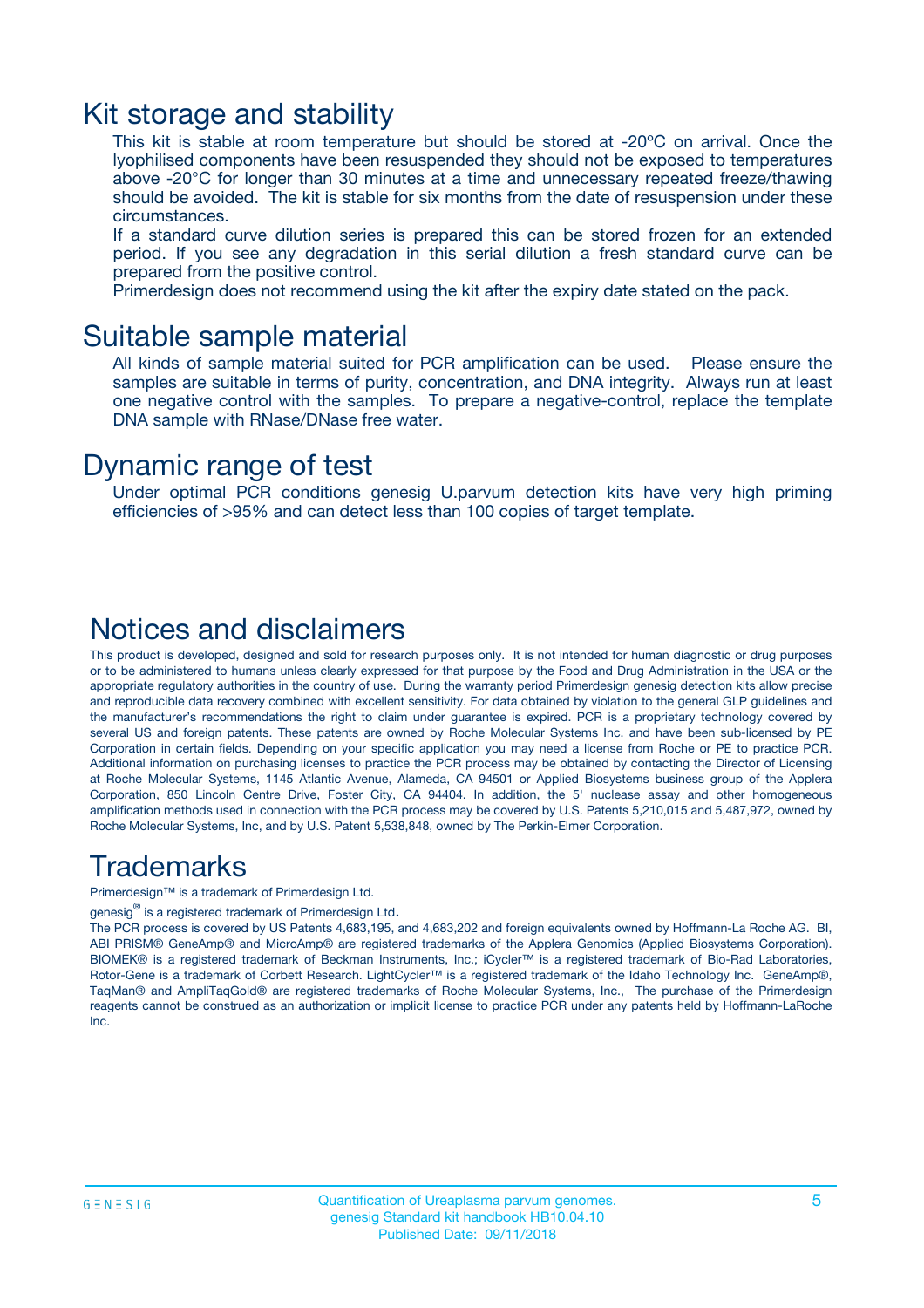# Principles of the test

#### **Real-time PCR**

A U.parvum specific primer and probe mix is provided and this can be detected through the FAM channel.

The primer and probe mix provided exploits the so-called TaqMan® principle. During PCR amplification, forward and reverse primers hybridize to the U.parvum DNA. A fluorogenic probe is included in the same reaction mixture which consists of a DNA probe labeled with a 5`-dye and a 3`-quencher. During PCR amplification, the probe is cleaved and the reporter dye and quencher are separated. The resulting increase in fluorescence can be detected on a range of qPCR platforms.

#### **Positive control**

For copy number determination and as a positive control for the PCR set up, the kit contains a positive control template. This can be used to generate a standard curve of U.parvum copy number / Cq value. Alternatively the positive control can be used at a single dilution where full quantitative analysis of the samples is not required. Each time the kit is used, at least one positive control reaction must be included in the run. A positive result indicates that the primers and probes for detecting the target U.parvum gene worked properly in that particular experimental scenario. If a negative result is obtained the test results are invalid and must be repeated. Care should be taken to ensure that the positive control does not contaminate any other kit component which would lead to false-positive results. This can be achieved by handling this component in a Post PCR environment. Care should also be taken to avoid cross-contamination of other samples when adding the positive control to the run. This can be avoided by sealing all other samples and negative controls before pipetting the positive control into the positive control well.

#### **Negative control**

To validate any positive findings a negative control reaction should be included every time the kit is used. For this reaction the RNase/DNase free water should be used instead of template. A negative result indicates that the reagents have not become contaminated while setting up the run.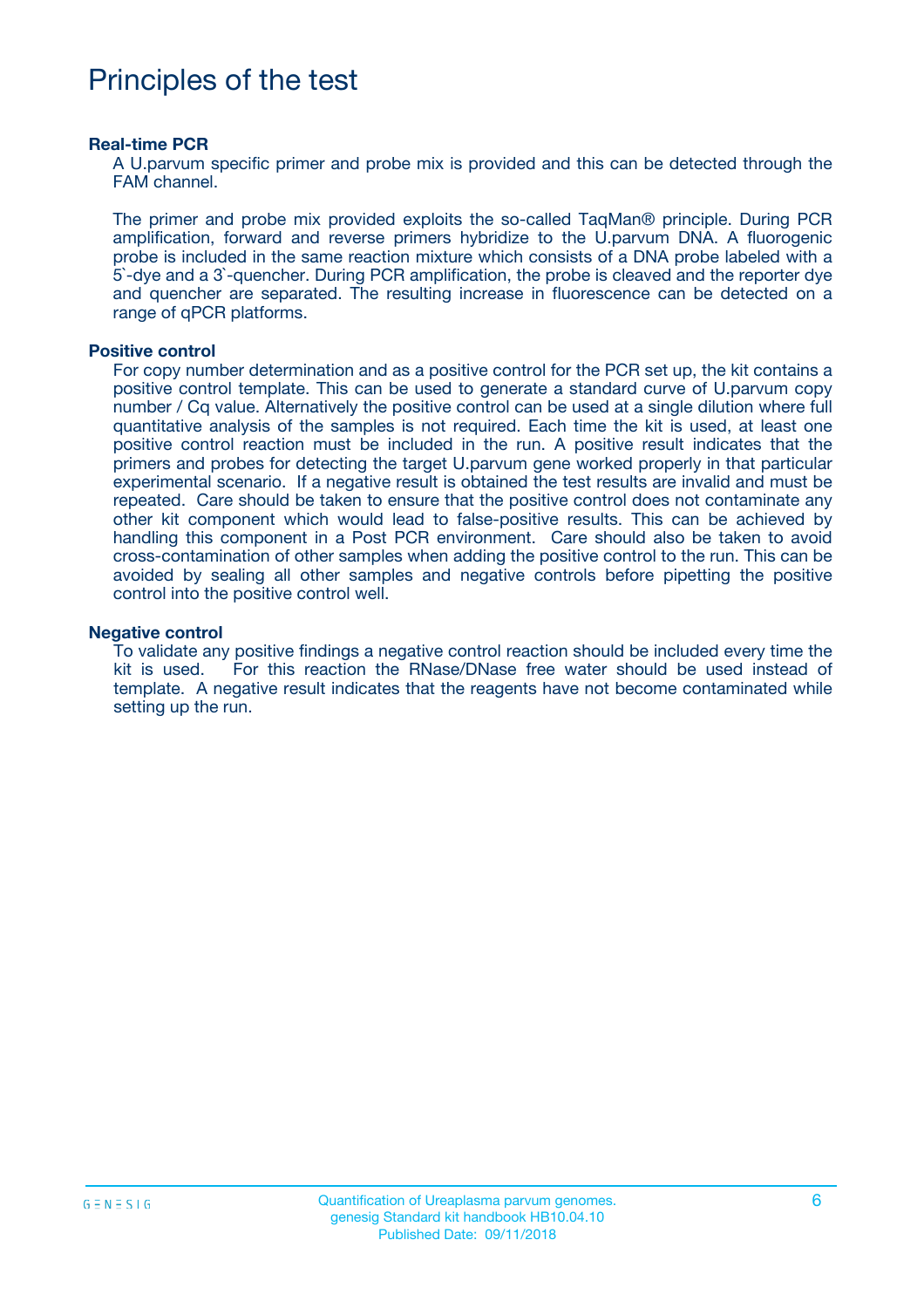# Resuspension protocol

To minimize the risk of contamination with foreign DNA, we recommend that all pipetting be performed in a PCR clean environment. Ideally this would be a designated PCR lab or PCR cabinet. Filter tips are recommended for all pipetting steps.

#### **1. Pulse-spin each tube in a centrifuge before opening.**

This will ensure lyophilised primer and probe mix is in the base of the tube and is not spilt upon opening the tube.

**2. Resuspend the kit components in the RNase/DNase free water supplied, according to the table below.**

To ensure complete resuspension, vortex each tube thoroughly.

| Component - resuspend in water    |        |
|-----------------------------------|--------|
| <b>Pre-PCR pack</b>               |        |
| U.parvum primer/probe mix (BROWN) | 165 µl |

### **3. Resuspend the positive control template in the template preparation buffer supplied, according to the table below:**

To ensure complete resuspension, vortex the tube thoroughly.

| Component - resuspend in template preparation buffer |        |  |
|------------------------------------------------------|--------|--|
| <b>Post-PCR heat-sealed foil</b>                     |        |  |
| U.parvum Positive Control Template (RED) *           | 500 µl |  |

\* This component contains high copy number template and is a VERY significant contamination risk. It must be opened and handled in a separate laboratory environment, away from the other components.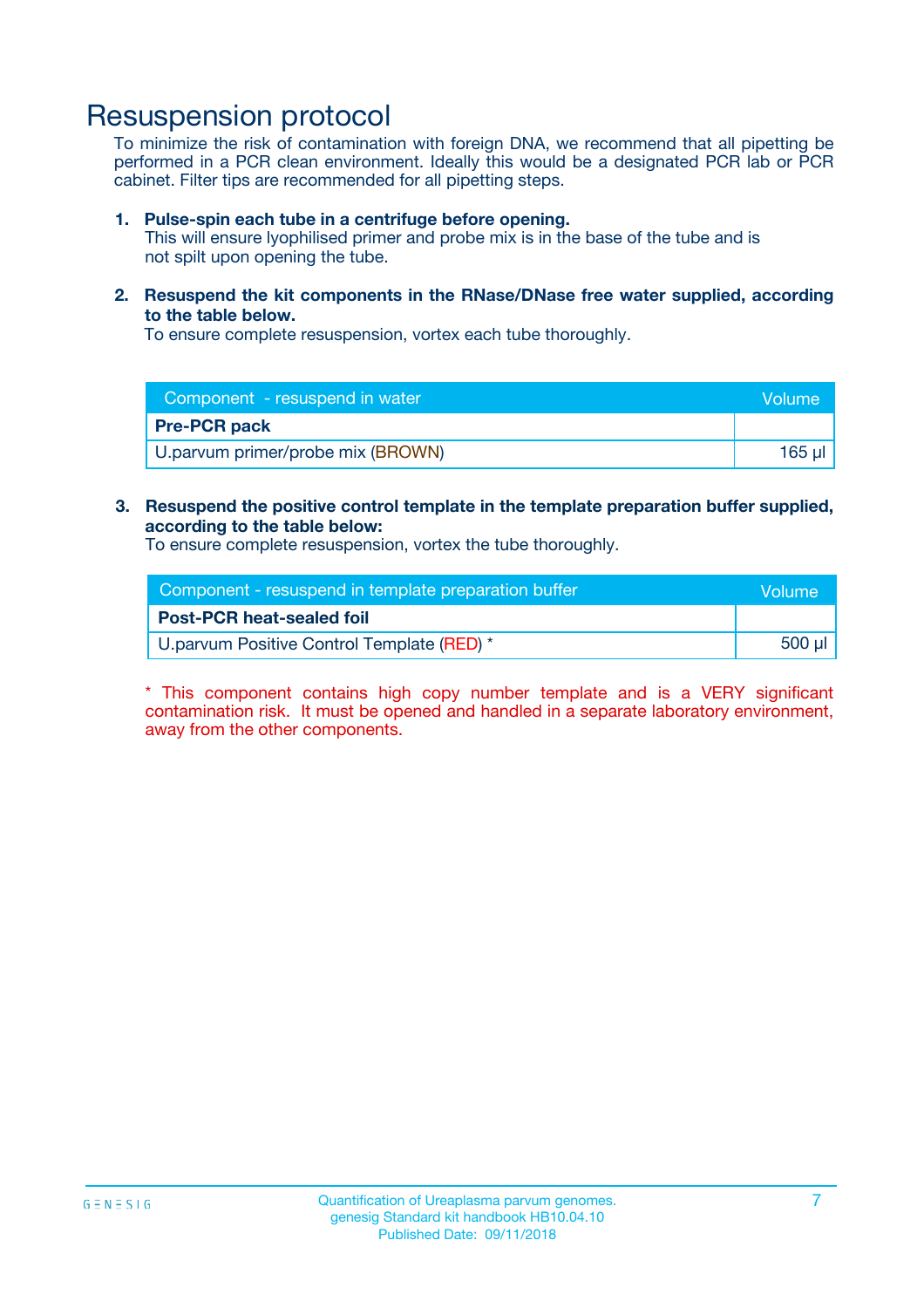# qPCR detection protocol

**1. For each DNA sample prepare a reaction mix according to the table below:** Include sufficient reactions for positive and negative controls.

| Component                                 | Volume           |
|-------------------------------------------|------------------|
| oasig or PrecisionPLUS 2X qPCR Master Mix | 10 $\mu$         |
| U.parvum primer/probe mix (BROWN)         | 1 $\mu$          |
| <b>RNase/DNase free water (WHITE)</b>     | $4 \mu$          |
| <b>Final Volume</b>                       | 15 <sub>ul</sub> |

- **2. Pipette 15µl of this mix into each well according to your qPCR experimental plate set up.**
- **3. Prepare DNA templates for each of your samples.**
- **4. Pipette 5µl of DNA template into each well, according to your experimental plate set up.**

For negative control wells use 5µl of RNase/DNase free water. The final volume in each well is 20µl.

**5. If a standard curve is included for quantitative analysis, prepare a reaction mix according to the table below:**

| Component                                 | Volume     |
|-------------------------------------------|------------|
| oasig or PrecisionPLUS 2X qPCR Master Mix | 10 µl      |
| U.parvum primer/probe mix (BROWN)         | 1 µI       |
| <b>RNase/DNase free water (WHITE)</b>     | $4 \mu$    |
| <b>Final Volume</b>                       | $15$ $\mu$ |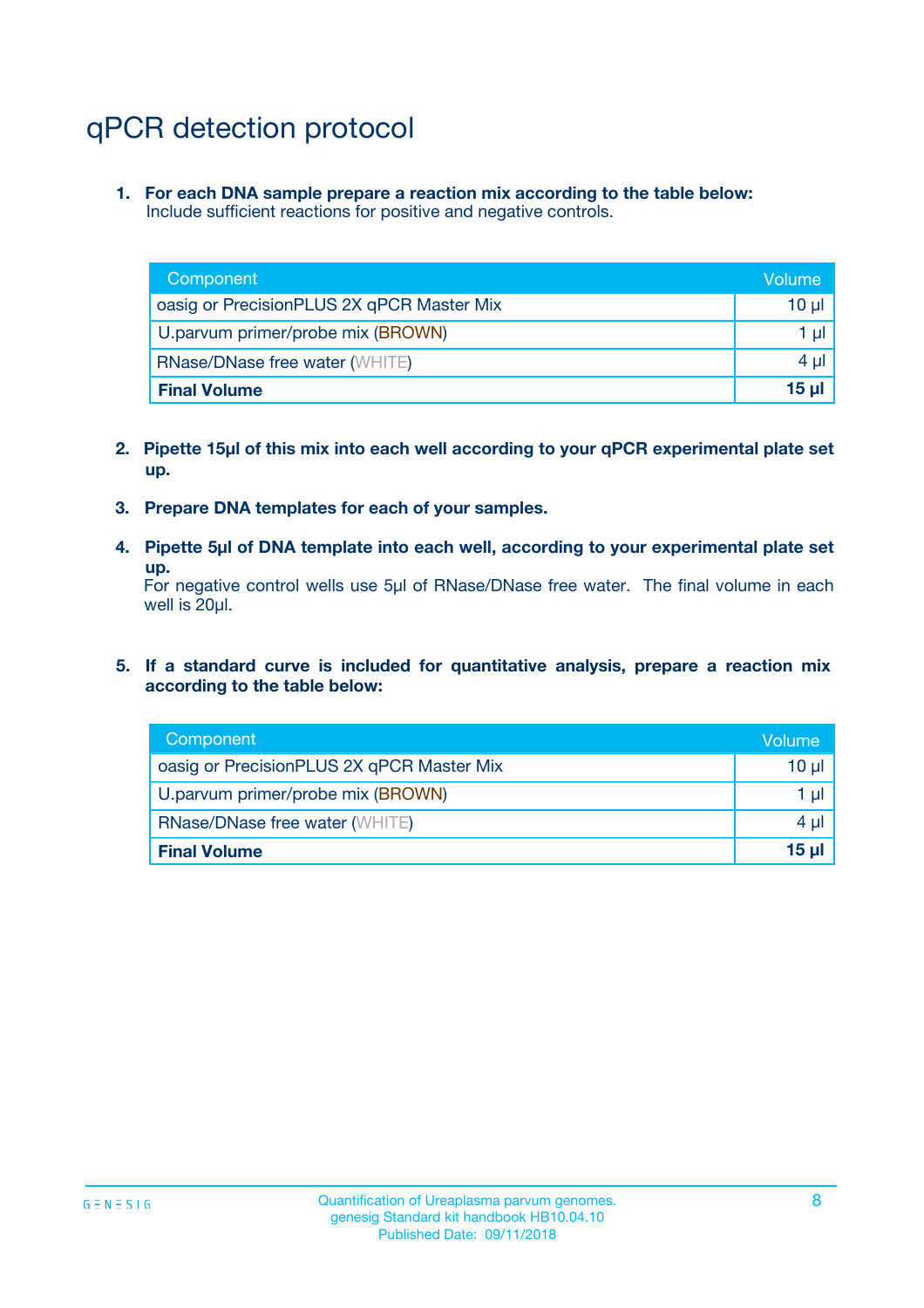### **6. Preparation of a standard curve dilution series.**

- 1) Pipette 90µl of template preparation buffer into 5 tubes and label 2-6
- 2) Pipette 10µl of Positive Control Template (RED) into tube 2
- 3) Vortex thoroughly
- 4) Change pipette tip and pipette 10µl from tube 2 into tube 3
- 5) Vortex thoroughly

Repeat steps 4 and 5 to complete the dilution series

| <b>Standard Curve</b>         | <b>Copy Number</b>     |
|-------------------------------|------------------------|
| Tube 1 Positive control (RED) | $2 \times 10^5$ per µl |
| Tube 2                        | $2 \times 10^4$ per µl |
| Tube 3                        | $2 \times 10^3$ per µl |
| Tube 4                        | $2 \times 10^2$ per µl |
| Tube 5                        | 20 per µl              |
| Tube 6                        | 2 per ul               |

7. Pipette 5µl of standard template into each well for the standard curve according to your experimental plate set up.

The final volume in each well is 20µl.

# qPCR amplification protocol

Amplification conditions using oasig or PrecisionPLUS2X qPCR Master Mix.

|             | <b>Step</b>       | <b>Time</b>     | Temp           |
|-------------|-------------------|-----------------|----------------|
|             | Enzyme activation | 2 min           | $95^{\circ}$ C |
| Cycling x50 | Denaturation      | 10 <sub>s</sub> | 95 $°C$        |
|             | DATA COLLECTION * | 60 s            | 60 °C          |

\* Fluorogenic data should be collected during this step through the FAM channel